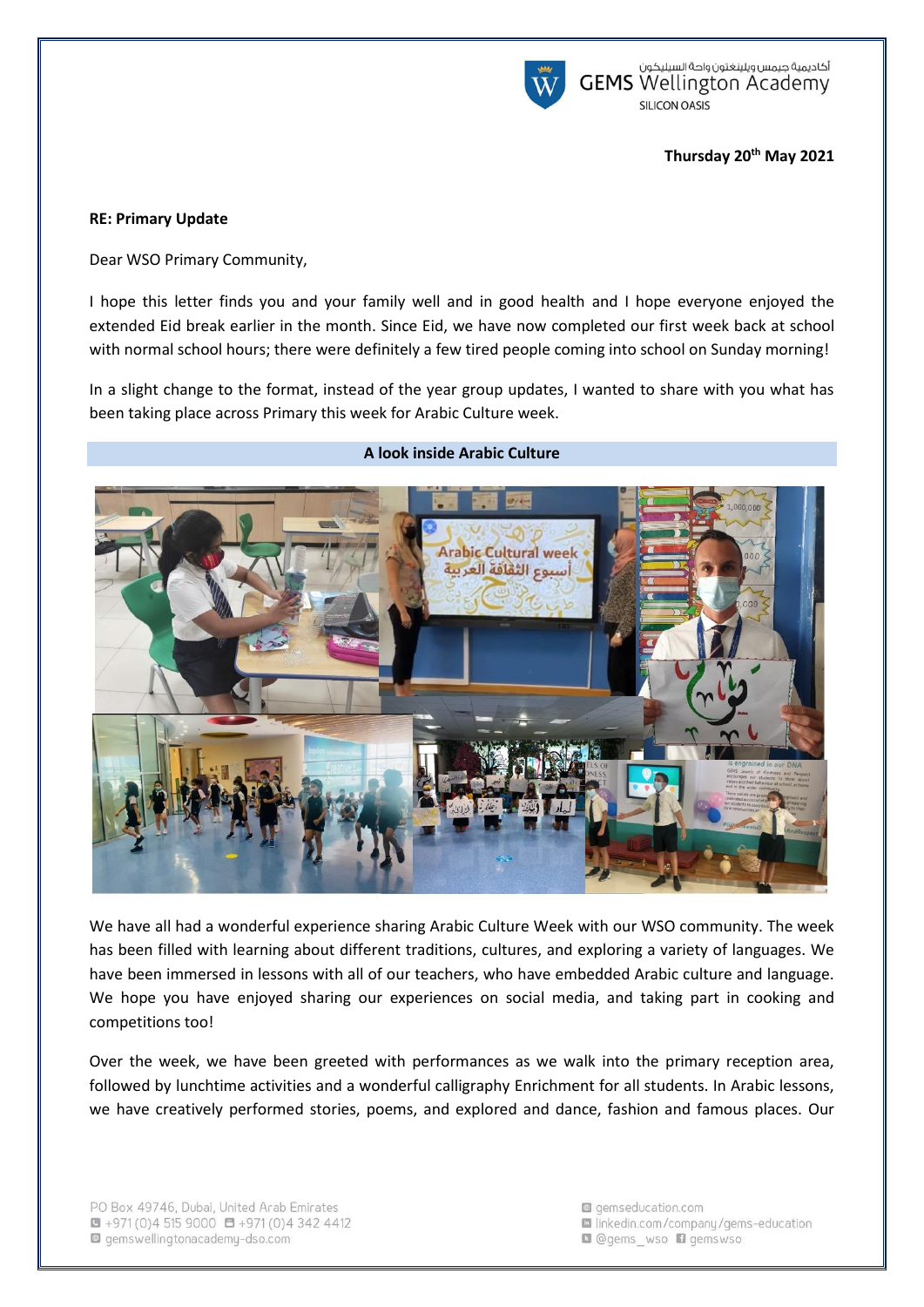

class teachers have joined in our Arabic lessons to learn and teach us conversational Arabic alongside the Arabic Department.

And to round off a wonderful week, we had a whole Primary Assembly with a special guest, our KPA Ambassador Soulmaz, who kindly taught us the importance of body language and taught us some gestures and traditions. We celebrated our competition winners – well done to our students and teachers and shared our singing, dancing and amazing achievements of the week.

Such a wonderful week, could not have been possible without the passion and dedication of our Arabic Department, teachers, and all staff. It has been a truly inspiring team effort for our students and community, and we thank you all for your continued support. We are already looking forward to the next annual Arabic Culture Week!

#### **Key Messages**

**GEMS Parent Survey, 30th May** - As you are aware, you will be invited to complete the Parent Survey on the 30th May. We have valued your input from the last survey during Term One and have focused our efforts on the 4 key areas you identified as needing further work:

## **Student Well-being**

### **Preparing Students for Life**

## **Personalised learning**

### **Student Voice**

For a reminder of the actions, efforts and improvements taken place since the first survey, please refer back to the Primary Parent Newsletters from 6th May 2021 and 22<sup>nd</sup> April 2021. To access these letters again, they are located on our school website **[here](https://www.gemswellingtonacademy-dso.com/For-Parents/Parent-Communication)**. We hope you will see we have been responsive and we welcome your acknowledgement and further ideas in the coming survey. As well as identifying next steps, we also use this as an opportunity to share all of the amazing, positive comments you write with our teaching staff. We highly encourage all of our parent community to complete this survey – thank you in advance.







PO Box 49746, Dubai, United Arab Emirates  $\bullet$  +971 (0)4 515 9000  $\bullet$  +971 (0)4 342 4412 gemswellingtonacademy-dso.com

(score 0-6) unhappy

gemseducation.com la linkedin.com/company/gems-education **Q** @gems wso **D** gemswso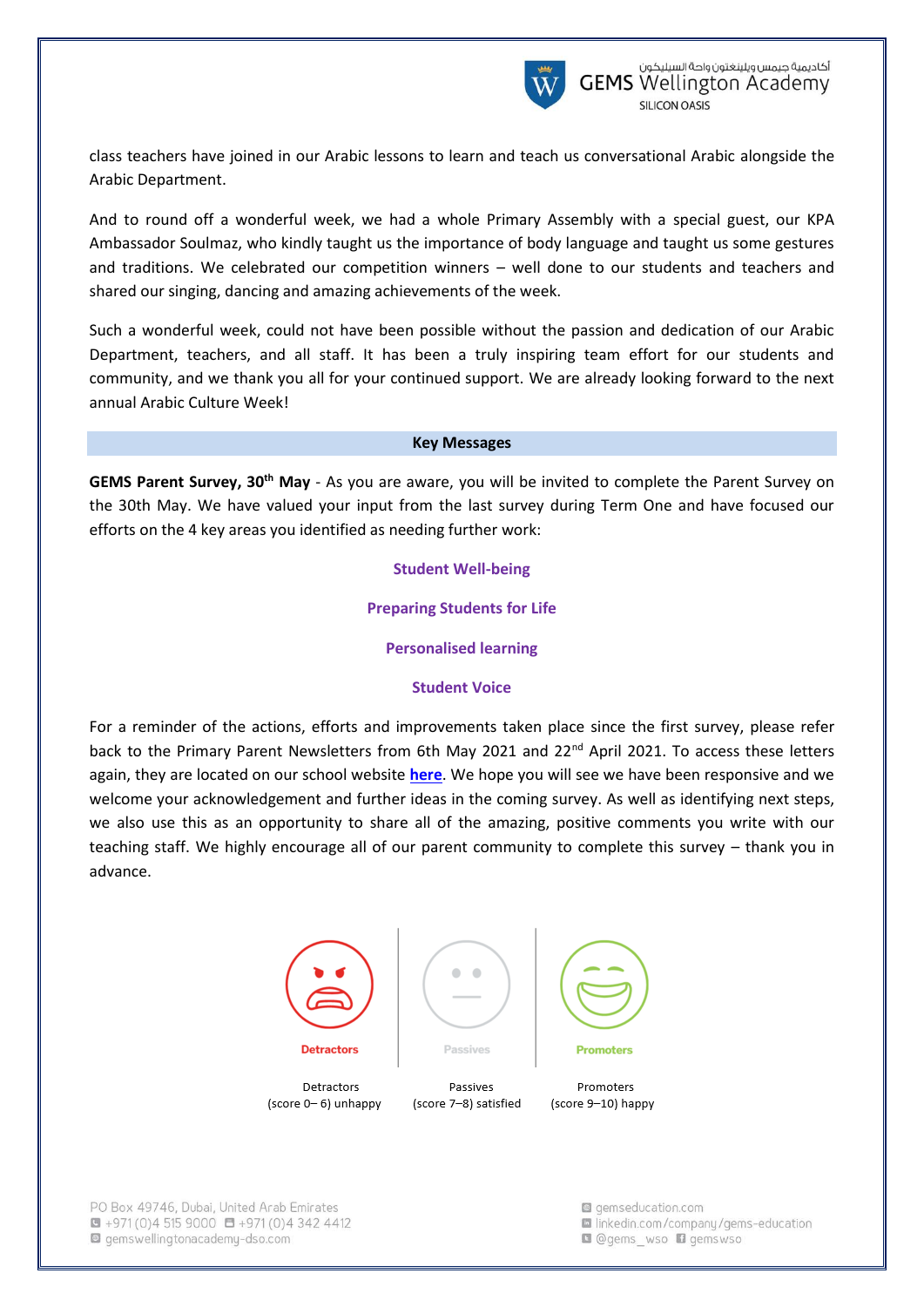

**Key Stage 2 GL Assessments in English, Maths and Science –**Our annual GL assessments measure student attainment in English, Maths and Science against age related expectations. This is the fifth year of our students completing these assessments, which are part of the UAE National Agenda for education. Year 3 have now completed theirs – well done! We now move onto Year 4 next week and Year 5 the week after that. Please remember to check seesaw updates from the class teachers with how your child can be best prepared.

**Collection Time Reminder –** Now that we have returned to Pre-Ramadan school timings, I wanted to remind you of the correct collection times for your students. Please remember that these collection times are staggered due to health and safety restrictions. Also, for parents entering the building to collect their children (FS1-Year 2 only), please can I remind you that as per KHDA rules, the maximum time allowed in the school building is for 10 minutes. Therefore, whoever is collecting your child must proceed directly to the classroom to collect and then exit the school building following the one-way system. As we cannot have multiple parents waiting in our reception area for collection, I highly encourage you to remain in your cars or in shaded areas outside the school until the thermal camera entrance is opened. Similarly, for Years 3-6 collection, for adults meeting students at the designated pick up points, please try to remain in your cars as long as possible to avoid time waiting in the increasingly hotter conditions. Please remember to not crowd and keep socially distanced – thank you.

| <b>Year Group Collection</b> | <b>Time Security will allow you</b><br>to enter the school site | <b>Time Thermal Camera gate</b><br>opens (no earlier) |
|------------------------------|-----------------------------------------------------------------|-------------------------------------------------------|
| FS1                          | 12.28pm                                                         | 12.30pm                                               |
| FS <sub>2</sub>              | 1.28pm                                                          | 1.30pm                                                |
| Year 1 and Year 2            | 1.48pm                                                          | 1.50pm                                                |
| Year 3 and Year 4            | 2.45pm                                                          | N/A                                                   |
| Year 5 and Year 6            | 3.15pm                                                          | N/A                                                   |

**Re-enrolment deadline** – Thank you to the significant number of families that have re-enrolled for 2021/22. We are looking forward to continuing the relationships and educational journey with you. For those parents who have not informed school of re-enrolling for next academic year, I highly encourage you to do this as a matter of urgency. The leadership team and admission team are currently clarifying class teachers and student allocations for next academic year. We can only do this for students who are reenrolled. For the students who are re-enrolled, they will soon be making their friendship choices for their classes for next year.

**FS Table screens being removed** - On Sunday 23rd May, there will be adaptations made to the classroom environments in the Foundation Stage. The plastic dividers which are fitted to the tables will be removed, which brings us in line with common practice for FS classrooms across Dubai now. Children will continue to